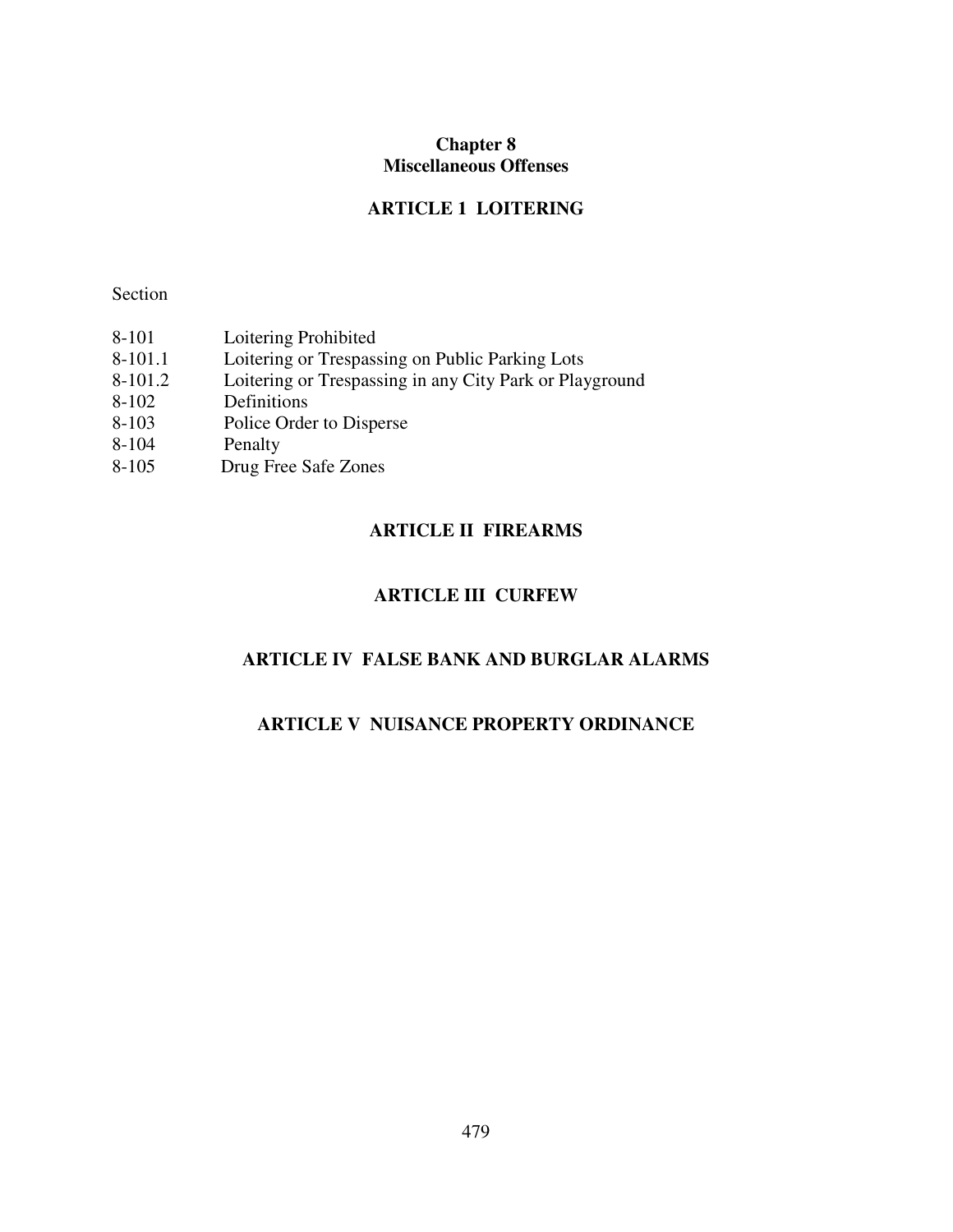### **Chapter 8 Miscellaneous Offenses**

### **ARTICLE 1 LOITERING**

#### **Sec. 8-101 Loitering prohibited**

It shall be unlawful for any person to loiter, loaf, wander, stand or remain idle either alone, and/or in consort with others in a public place in such manner as to:

- 1. Obstruct any public street, public highway, public sidewalk or any other public place or building by hindering or impeding or tending to hinder or impede the free and uninterrupted passage of vehicles, traffic or pedestrian; or
- 2. Commit in or upon any public street, public highway, public sidewalk or any other public place or building any act or thing whish is an obstruction or interference to the free and uninterrupted use of property or with any business lawfully conducted by anyone in or upon or facing or fronting on any such public street, public highway, public sidewalk or any other public place or building, all of which prevents the free and uninterrupted ingress, egress, and regress, therein, thereon and thereto.

#### **Sec. 8-101.1 Loitering or Trespassing on Public Parking Lots**

 There shall be no loitering or trespassing in all public parking lots between the hours of 8:00 p.m. and 8:00 a.m. except for parking vehicles or removing the same. Violators will be prosecuted under Maine Criminal code 17A, Sec. 402.

#### **Sec 8-101.2 Loitering or Trespassing in any City Park or Playground**

 There shall be no Loitering or Trespassing in any City Park or Playground between the hours of 9 p.m. through 6 a.m. excepting Teague Park where, beginning Memorial Day and continuing to Labor Day there will be no loitering nor trespassing between 10 p.m. and 5 a.m. Activities sanctioned at any City Park or Playground by the Superintendent of Parks and Recreation are exempt from this ordinance. Violators will be prosecuted under Maine Criminal Code 17A, Sec. 402.

#### **Sec. 8-102 Definitions**

As used in this Article:

1. *Loitering* shall mean remaining idle in essentially one location and shall include the concept of spending time idly, to be dilatory; to linger; to stay; to saunter; to delay; to stand around and shall also include the colloquial expression "hanging around".

2. *Public place* shall mean any place to which the general public has access and a right to resort for business, entertainment, or other lawful purpose, but does not necessarily mean a place devoted solely to the uses of the public. It shall also include the front or immediate area of any store, shop, restaurant, tavern or other place of business and also public grounds, areas or parks.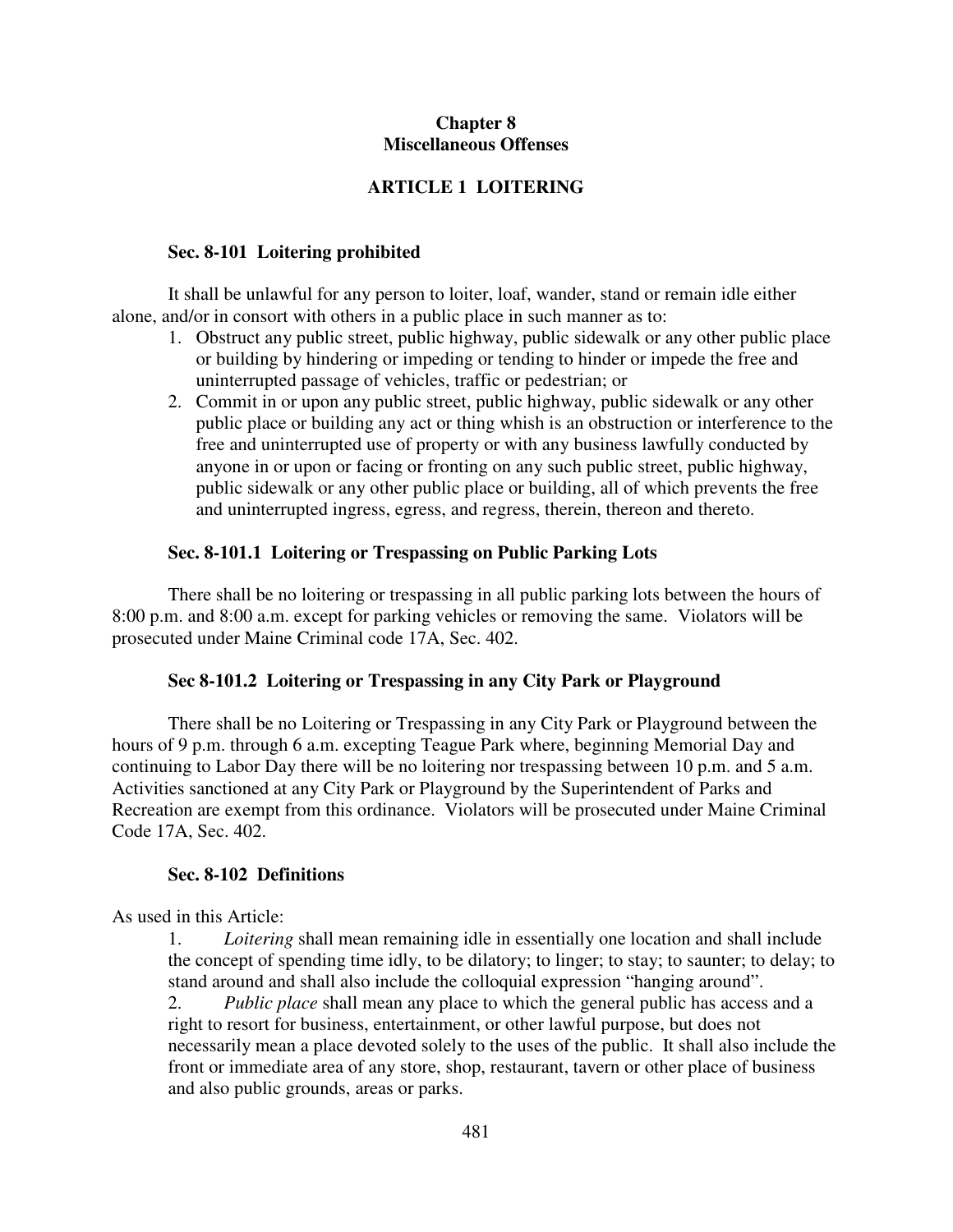#### **Sec. 8-103 Police Order to Disperse**

When any person causes or commits any of the conditions enumerated in section 8-101, a police officer or any law enforcement officer shall order that person to stop causing or committing such conditions and to move on or disperse. Any person who fails or refuses to obey such orders shall be guilty of a violation of this Article.

#### **Sec. 8-104 Penalty**

Any person who violates any of the provisions of this Article shall be subject to a fine not exceeding \$100 dollars.

#### **Sec. 8-105 Drug Free Safe Zones**

 All public athletic fields, parks, playgrounds and recreation facilities under the jurisdiction of the City of Caribou shall be designated as Drug Free Safe Zones in accordance with the State of Maine Title 17-A §1101(23). Any subject apprehended dealing drugs within 1,000 feet of any designated Drug Free Safe Zone shall be subject to enhanced penalties (17-A MRSA Chapter 45, Section E).

**Historical Note:** formerly section 106 of Chapter 8, 1956 Code; amended August 28, 1988. Section 8-101.2 as amended December 12, 2005; Section 8-105 adopted January 23, 2006.

**State Law Reference:** 17-A MRSA §§501, 502, 503, 504, 505 and 30-A MRSA §3253.

### **ARTICLE II FIREARMS**

 No person or persons, except police or other public officers in the line of duty, shall discharge any firearms, or other explosive material of any kind, within the city limits of Caribou, except when authorized by the City Council.

**Historical Note:** Chapter 8, Article I, 1956 Code; amended June 4, 1980. **State Law Reference:** 25 MRSA §2031.

#### **ARTICLE III CURFEW**

 No person or persons shall be in the public area of the Downtown mall from 9:00 pm to 6:00 am. This area includes the walkway from the southern parking lot to the telephone booth at the northern end, and the walkway form the corners of the Northern National Bank and Wyman's Store on Record Street to the westerly end of the canopy at he point immediately West of the night deposit box on the Aroostook Trust Company Building. Anyone in the area without authorization from the Caribou Police Department shall be prosecuted under Maine Criminal Code 17A, § 402. Wording of the signs shall be left to the discretion of the Chief of Police and the District Attorney's Office.

**Historical Note:** Adopted May 21, 1980.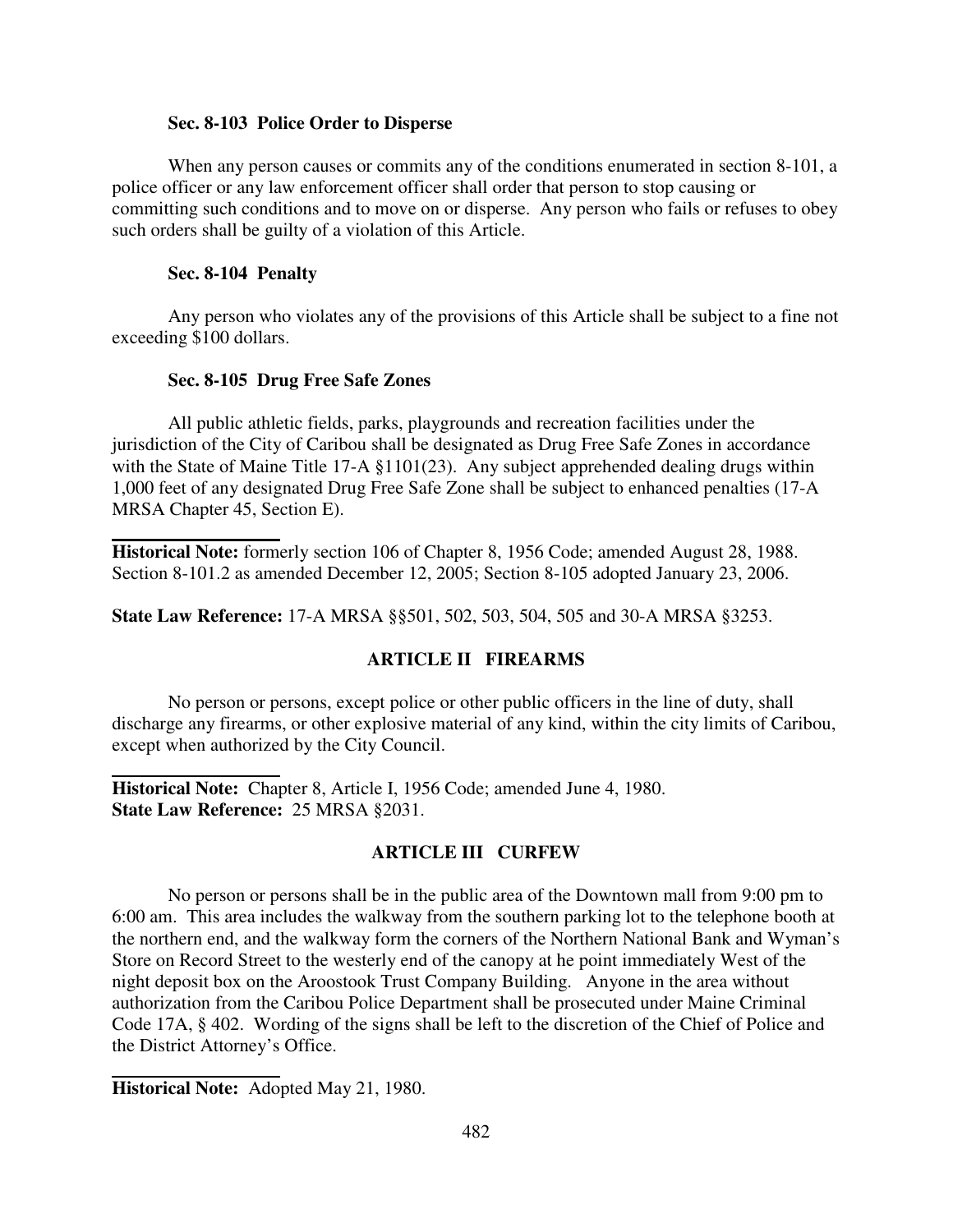#### **ARTICLE IV FALSE SECURITY ALARMS**

 The following fees shall be charged for response to false alarms for any business, private residence, commercial, or public facility whose alarm systems are connected directly, by second party notification, or automated systems to the Caribou Police or Fire and Ambulance Departments for response. If, upon responding, the Caribou Police Department determines the alarm was a false alarm, then the fees shall apply. Alarm systems may be tested with prior notification to the Police Department without cause for charge.

False Alarms (per Year)

| 3       | No Charge    |
|---------|--------------|
| After 3 | \$25.00 each |

 **Historical Note:** adopted May 8, 1989; Amended October 25, 2010

### **ARTICLE V NUISANCE PROPERTY ORDINANCE**

### **501. Purpose; Legislative Findings.**

The purpose of this Nuisance Property Ordinance is to protect the health, safety, and welfare of the residents of the City of Caribou by reducing the recurrence of nuisance conduct in dwellings that disturbs the peace and tranquility of others. The City has a substantial and compelling interest in protecting neighborhoods affected by conduct that unlawfully disturbs the peace and/or constitutes a nuisance, because such conduct adversely affects the health, safety, and welfare of residents, and diminishes the quality of life in neighborhoods where it occurs. Such nuisance conduct, and its impact, should be abated. This Nuisance Property Ordinance is required because other prohibitions and penalties under state law and the City Code have not adequately eliminated or controlled chronic, disorderly or nuisance activity in the City. The enactment of this ordinance is intended to alleviate the deleterious impact of chronic, unlawful or nuisance activity in dwelling places and neighborhoods by authorizing early and constructive intervention by the City's Police Department. The goal of the City of Caribou is to provide a framework for property owners and the City to work collaboratively to address nuisance issues in the community.

#### **502. Definitions**.

As used in this Ordinance, the following terms have the following meanings:

"Authorized agent" means the person or entity identified by the Owner as the Owner's authorized agent in the Caribou Property Management Designation Form on file with the City of Caribou.

"Chronic nuisance property" means any property at which five (5) or more nuisance activities have occurred in any sixty (60) day period, or ten (10) or more nuisance activities have occurred in any one (1) year period.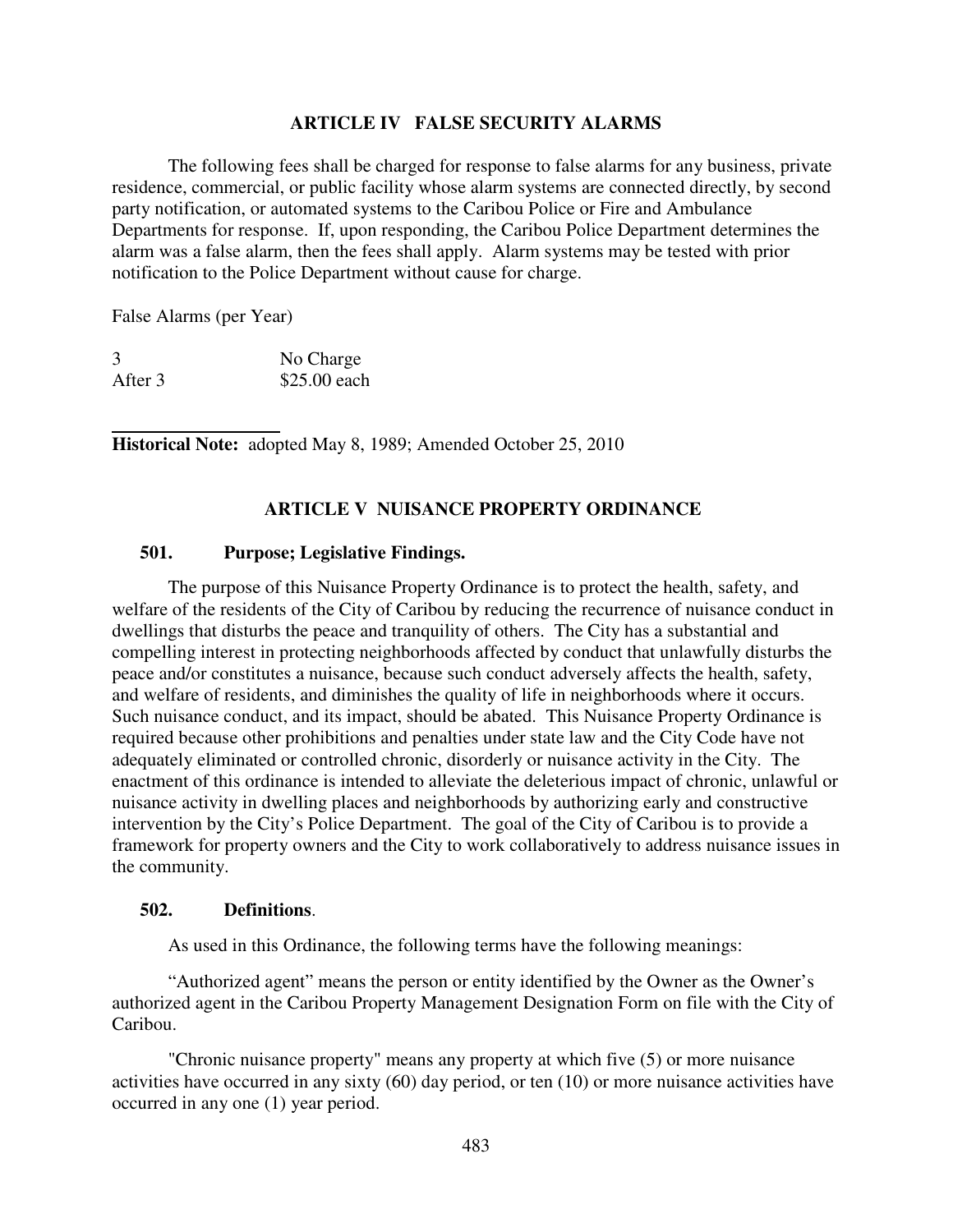"Hotel", "bed & breakfast", "rooming house" and "apartment building" shall have the same meanings as set forth in the Caribou Code.

"Nuisance activity" or "Nuisance conduct" means-

- a) any activity which constitutes a crime or civil infraction under either federal, state or local law;
- b) illegal sale, distribution or consumption of alcoholic beverages;
- c) disorderly conduct as defined in Title 17-A MRSA §501;
- d) illegal sale, manufacture, storing, use, possession or distribution of narcotics or other controlled substances or drug paraphernalia;

For the purpose of this ordinance, calls related to domestic violence complaints shall not be considered a nuisance activity or nuisance conduct.

For the purpose of this ordinance, calls related to a chronically ill person who has repeated visits by emergency services shall not be considered a nuisance activity or nuisance conduct.

"Owner" means any person or entity with legal title to the property or the beneficial interest in a property as recorded in the tax records of the City of Caribou or Aroostook Registry of Deeds.

"Police Chief" means the acting Chief of Police of the City of Caribou or other official of the Police Department as may be designated by the Police Chief.

"Residential property" means (a) a parcel of land on which a residential building or a building of mixed occupancy in which there is at least one residential occupancy, including, single and multi-family dwellings, apartment buildings and multi-family housing developments.

### **503. Administration; Notice; Meeting with Property Owner(s).**

- a. The Police Department shall document and monitor the occurrence of nuisance conduct at properties in the City of Caribou.
- b. When any occurrence of nuisance conduct has taken place, it will be recorded by the Police Chief or his/her designee who shall provide written notice of the occurrence to the property owner and the authorized agent in accordance with Section 509.
- c. Each written notice of nuisance conduct shall identify the property, describe the nuisance conduct and advise that subsequent nuisance conduct may result in the property being classified as a chronic nuisance property. The notice shall request that the property owner (or the owner's duly authorized agent) contact the Police Chief within ten (10) days to discuss the nuisance incident and develop a plan to abate the nuisance and prevent a recurrence.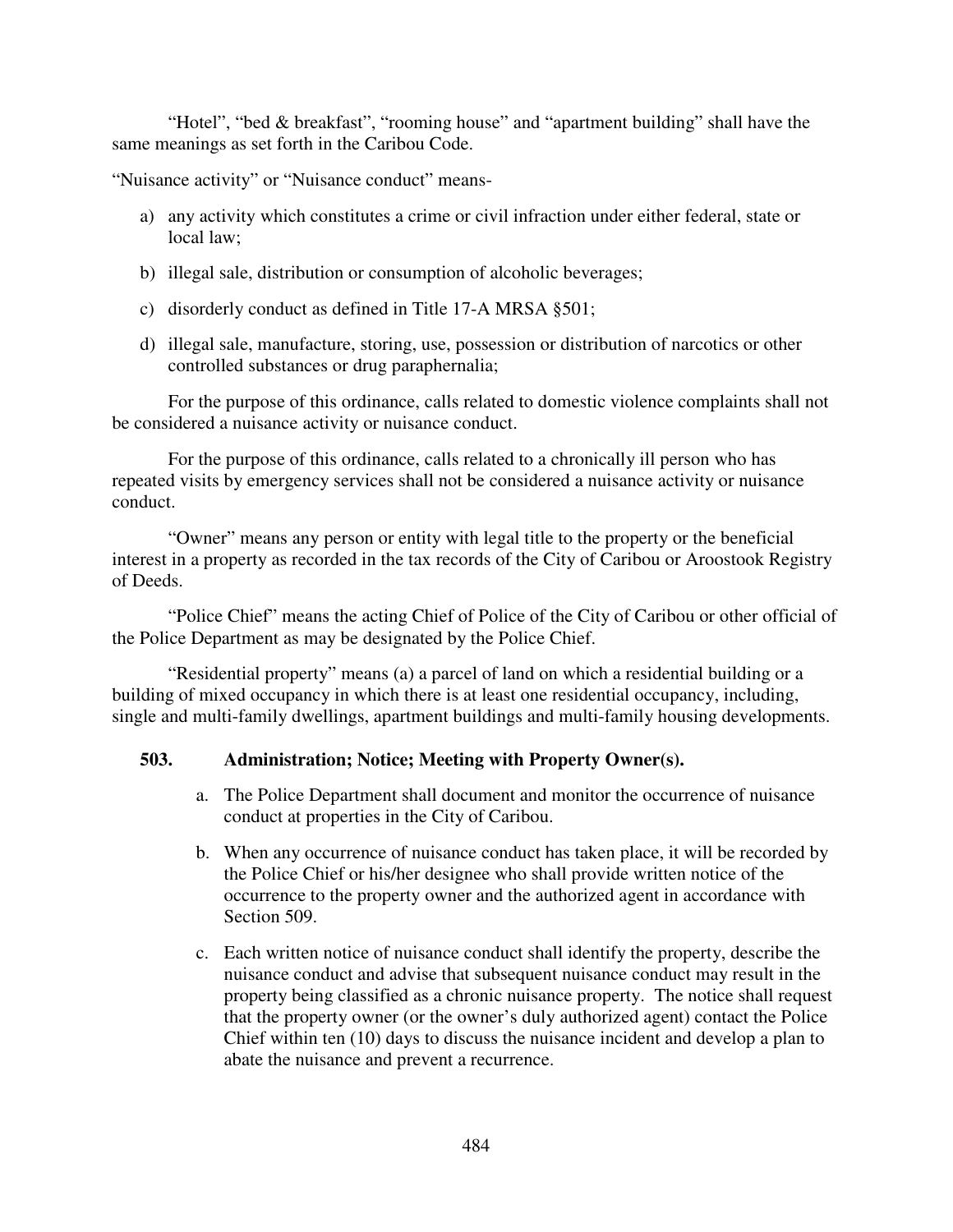d. An owner wishing to appoint an agent with the authority to act on the owner's behalf must complete the City of Caribou Property Management Designation Form. Only agents duly appointed through the approved Property Management Designation process shall be authorized to act on behalf of the Owner. If an owner has completed a Property Management Application Form with the City office, all written notices will be mailed to the authorized agent in addition to the owner.

### **504. Declaration of a Chronic Nuisance Property**

- a. If there have been five (5) or more documented occurrences of nuisance conduct at any property in any sixty (60) day period, or ten (10) or more occurrences of nuisance conduct in the preceding year, the property shall be classified as a chronic nuisance property.
	- i. For purposes of calculating the number of occurrences of nuisance conduct which have occurred at a particular property, the following rules shall apply:
		- 1. All occurrences of nuisance conduct which occur at a single family residence, multi-family residence of 1-4 units, bed and breakfast, hotel, motel, or rooming house shall be counted against the property as a whole regardless of the number of units;
		- 2. With respect to apartment buildings with 5 or more units, a property will only be classified as chronic nuisance property if any individual apartment unit exceeds the specified limit. By way of example, a 30 unit apartment complex will only be classified as a chronic nuisance property if there are 5 or more occurrences of nuisance conduct at the same apartment unit in any 60 day period or 10 or more occurrences at the same unit in any one year period.
- b. Whenever a property is classified as a chronic nuisance property, the City shall cause the owner of the property to be notified, in writing, of such classification and of the events which form the basis for that designation. The notice shall require the owner or owner's agent to meet with the Police Chief or his designee(s) within ten (10) business days from the date of delivery of the written notification to identify ways to prevent additional nuisance conduct at the property.
- c. At the time of the nuisance property meeting required under section 504 (b), the owner or his/her designee shall be obligated to provide to the city the following documentation:
	- i. A copy of the names of all tenants or other persons authorized to reside or presently residing in the building(s) on the property` and the units they occupy;
	- ii. Copies of all leases with tenants residing in the building(s) on the property; and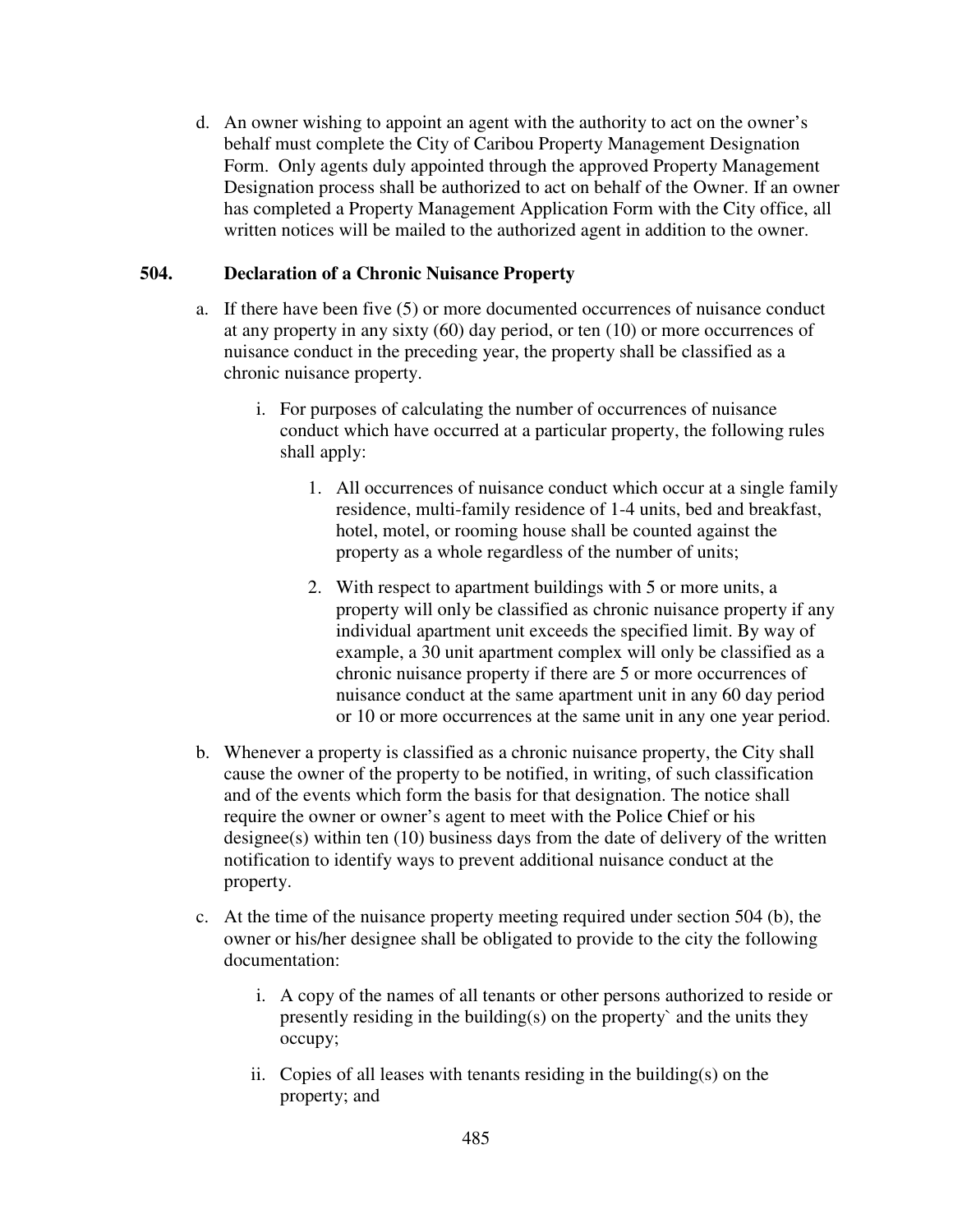iii. Contracts with any property manager or other person responsible for the orderly operation of the property;

In addition, the owner or his/her designee must agree to take effective measures to abate the nuisance activity which measures shall be memorialized in a written remediation agreement at the conclusion of the meeting with the City. The written agreement shall be signed by both parties and be implemented by the owner within seven 7 days of said meeting unless another date is agreed upon.

### **505. Duration of Chronic Nuisance Property Classification.**

The chronic nuisance property classification shall be removed from the property by the Chief of Police upon the Chief's determination that:

- a. The passage of 180 days without any nuisance conduct at the property;
- b. Payment of all civil penalties and costs arising from enforcement;
- c. Satisfactory implementation of the remediation agreement agreed upon between the City and owner.

### **506. Declaration of Public Nuisance**

A chronic nuisance property is hereby declared to be a public nuisance.

The owner of residential property shall provide sufficient control, oversight, monitoring and management of the property to prevent the same from becoming a chronic nuisance property.

The owner of a chronic nuisance property shall be responsible for taking all necessary measures to abate or eliminate the public nuisance.

## **507. Violations**

- a. No owner of property shall maintain or allow to be maintained a chronic nuisance property as defined in this Ordinance. Each and every day that a nuisance activity occurs on a property after it has been classified as a chronic nuisance property shall constitute a separate offense.
- b. It is a further violation of this Ordinance for any owner to:
	- i. refuse to meet with the Police Chief or other authorized City official as required by Section 504 (b), or to have the owner's duly authorized agent meet with the Chief; or
	- ii. refuse to enter into a written remediation agreement as required by Section 504 (c); or
	- iii. fails to fully implement the remediation agreement in compliance with the timetable specified in the agreement; or
	- iv. fails to abate or eliminate the public nuisance caused by a chronic nuisance property.